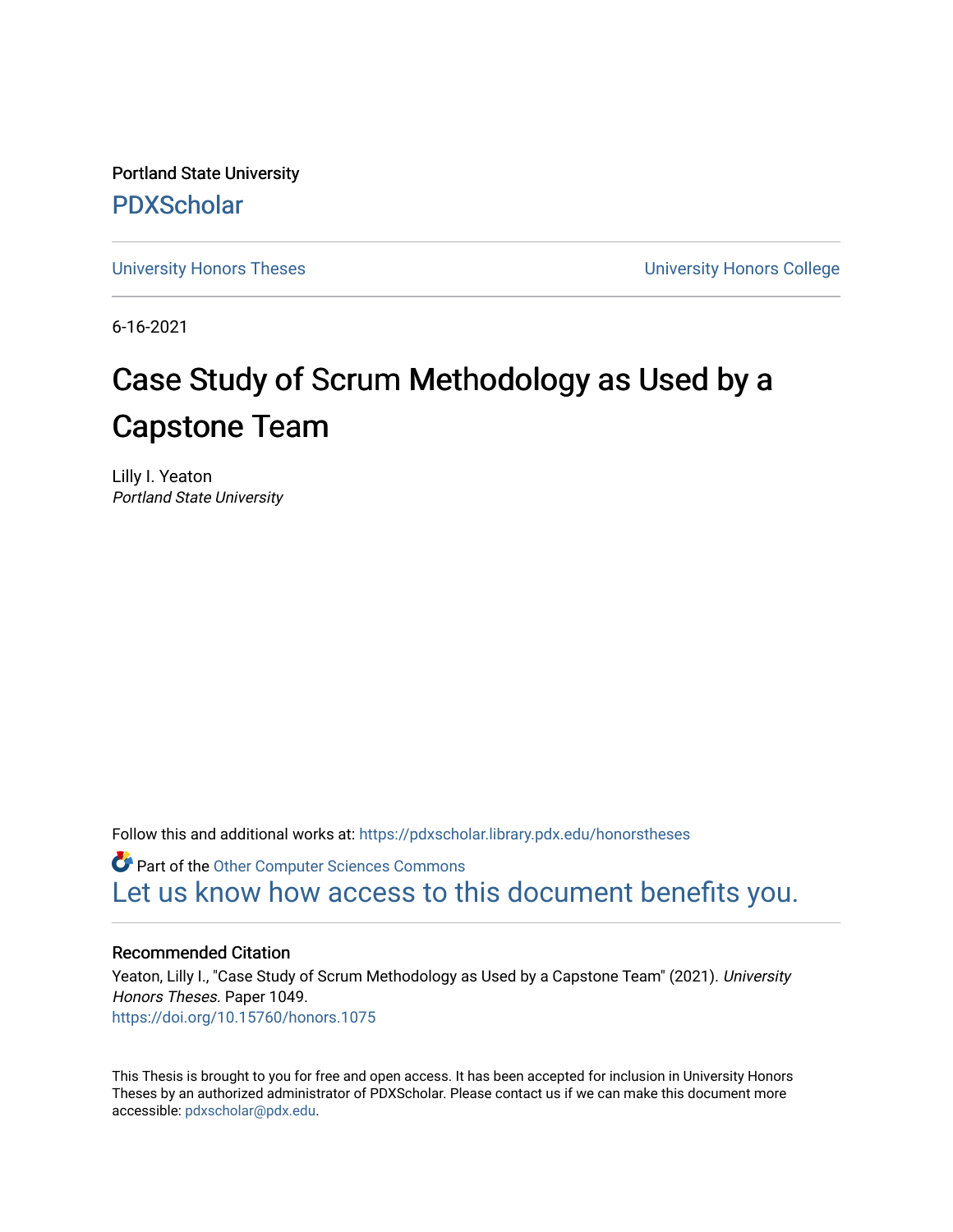# Case Study of Scrum Methodology as Used by a Capstone Team

by Lilly Yeaton

An undergraduate honors thesis submitted in partial fulfillment of the requirements for the degree of

> Bachelor of Science in University Honors and Computer Science

Thesis Adviser Warren Harrison

Portland State University 2021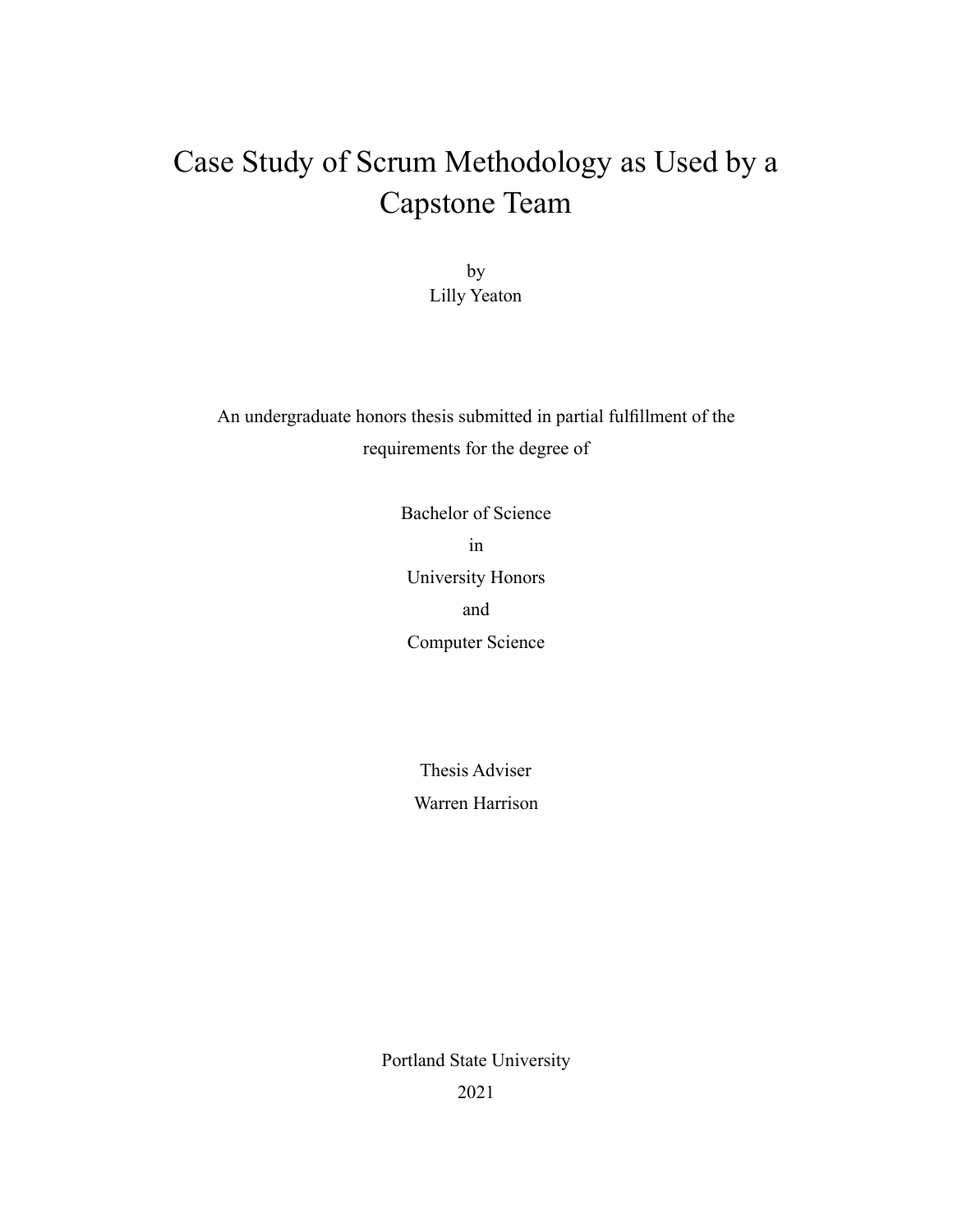# **Abstract**

Scrum is widely used in the software industry to manage all kinds of projects. This case study examines the way in which a capstone team used the methodology and models the specific project management processes they used over the course of their project. These models and the process modifications therein are then compared to the team's velocity at different points in the project. The results of this analysis suggest a correlation between asynchronous daily meetings and sprint reviews and improved velocity.

# Introduction

Parts of the process which we now call scrum, and indeed agile methodologies in general, have been in use in some form since the 1950s [1, 2]. However, it was in the early 2000s, in part due to the publication of the Agile Manifesto, that agile methods became more widely used in the software development industry. Ken Schwaber and Jeff Sutherland, two of the contributors to the Agile Manifesto, formalized the framework and published the Scrum Guide, first in 2010 with the most recent version being released in 2017 [3]. The version of Scrum described in this guide will be considered the canonical, baseline form of Scrum for the purposes of this research.

A scrum team performs certain key events and produces and maintains some key artifacts. The key artifacts consist of two backlogs, the sprint and product backlogs. These are essentially prioritized lists of tasks that need to be done in the current sprint and the entire project lifetime, respectively. The basic loop of a scrum process begins with sprint planning, where the team decides what work can be done during the next sprint (timeboxed to some time between one and four weeks). During the sprint, the team meets daily to assess each member's state and progress, as well as any blockers. At the end of each sprint, a sprint review is held, where the stakeholders and scrum team review increment (work that got done) together and adapt the product backlog if needed. The scrum team also meets privately for a sprint retrospective, where the team inspects itself and discusses improvements to be made to their process for the next sprint. The goal of all of this is to adapt to the various unpredictable changes that often occur throughout a project and to be able to create a working product despite them.

Research has been done in the past on first-time Scrum users and the specifics of the process that work for them. Mauricio Cristal et al. [4], for example, examined two teams within global companies using Scrum for the first time. This study concluded that new Scrum teams, particularly those that are separated physically, should consider things like keeping a global task board, integrating testers and developers, keeping detailed meeting minutes, and other practices not specifically outlined in the Scrum guide.

Capstone teams using Scrum have also been studied in the past. Viljan Mahnic's 2012 case study of the topic looks at a specific undergraduate capstone class at the University of Ljubljana and reports on how well the teams were able to estimate story points, track velocity, and plan their projects. While the main goals of this study were to assess the course and provide guidance for future educators, there are useful insights about how undergraduate teams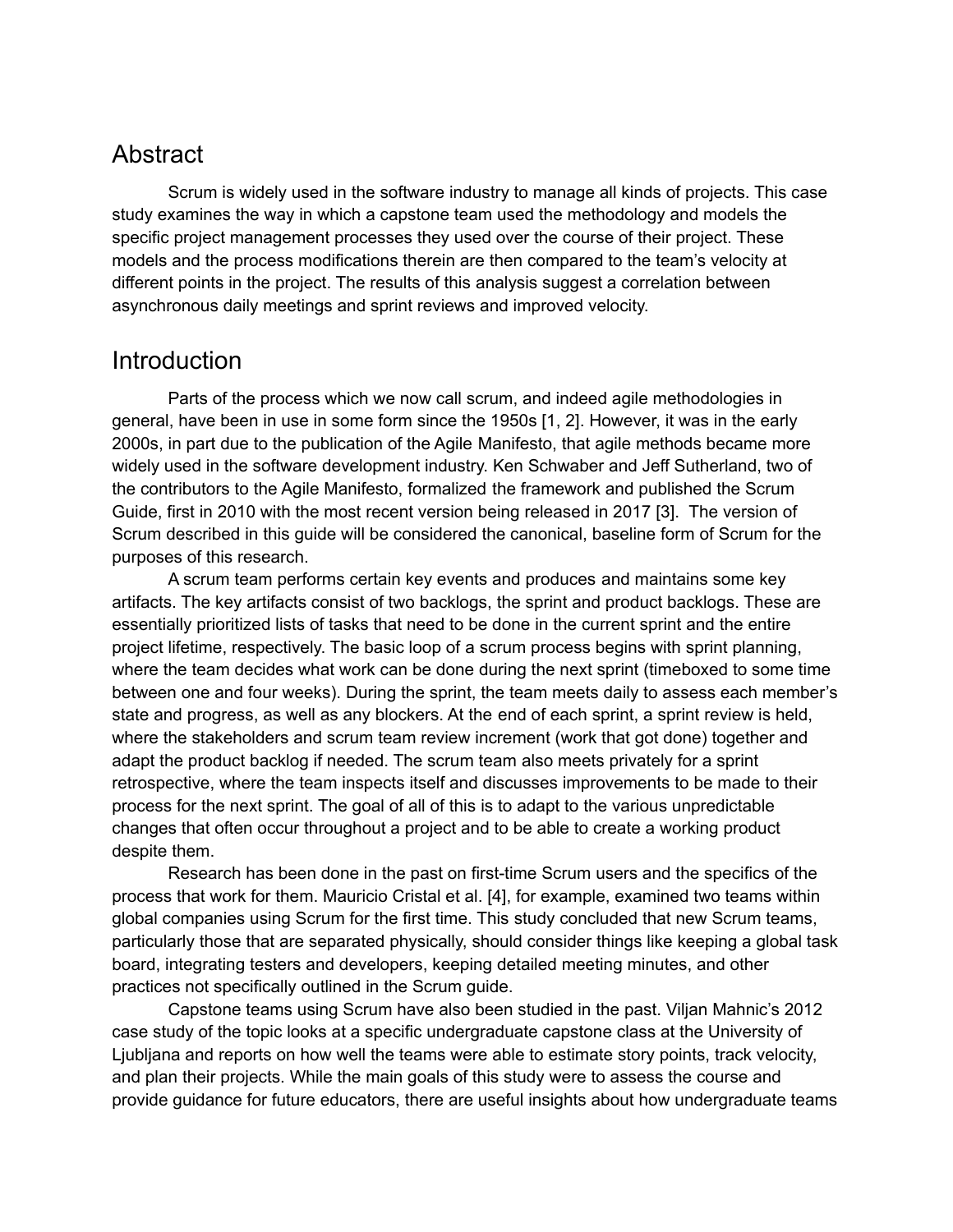tend to interact with Scrum. For example, Mahnic [5] notes that students' planning abilities usually improved over the course of the project, just three sprints. In sprint three, the class on average was able to complete 91% of the story points they planned to. Students in the study also tended to report that their daily Scrum meetings were less helpful when reporting progress only to the Scrum master. Mahnic, therefore, recommends a focus on keeping team members up to date on other team members' progress during daily Scrum.

Finally, Scrum is an evolving methodology, and Jeff Sutherland [6], one of the inventors of Scrum, has published work in the past speculating on the future of Scrum and the changes that might be made to it as more teams use it. In a 2005 paper, Sutherland discusses how advanced agile teams might go beyond the basic definition of Scrum and utilize an advanced Scrum framework, involving overlapping sprints. He also discusses MetaScrum, wherein all parts of a company organize using Scrum, not just software development, allowing those managing multiple project teams using Scrum to do so by using Scrum themselves. In this way, we can see that the methodology is not set in stone, has changed over time, and according to Sutherland is likely to change more in the future. It is therefore important to examine the effectiveness of certain tweaks to the Scrum framework, especially in the context of a team that is not used to Scrum as it is currently defined.

# Methodology

### Capstone Project Overview

This paper will consider a capstone project created by a Portland State University (PSU) computer science capstone team (Team A). The PSU computer science undergraduate degree requirements include the completion of an undergraduate capstone project. This is a group project where students, under the direction of a professor and a peer team lead, create some kind of software project for a sponsor. Sponsors are usually a representative from a local business or other organization. The timeline for the project is two academic terms, which is just over six months in total. However, the majority of the first term is concerned with forming teams, matching teams to sponsors, and pre-sprint tasks such as requirements gathering. This paper will therefore mostly concern the second term, in this case, March 2020 - May 2020, where almost all actual development occurred.

Given this timeline, it is necessary to mention the effect of the COVID-19 pandemic on this project. For the last two weeks of the first academic term and the entirety of the second, quarantine was in effect and, because of this, all meetings were necessarily remote and communication was entirely digital. While many professional Scrum teams work entirely remotely due to geographical distance, in Team A's case it was an unexpected shift. Certain changes in the Scrum process that the team decided to implement, such as the move to partially asynchronous sprint reviews, were likely influenced by this situation.

Development was tracked using a Trello task board. This board was populated with user stories, or "tickets", each representing an incremental task or feature to be implemented. Tickets are considered the basic unit of work for this study. They are intended to be of similar complexity, and Team A separated work into equally sized tickets to the best of their ability. The Trello board was divided into six lists representing the various states of development: Backlog,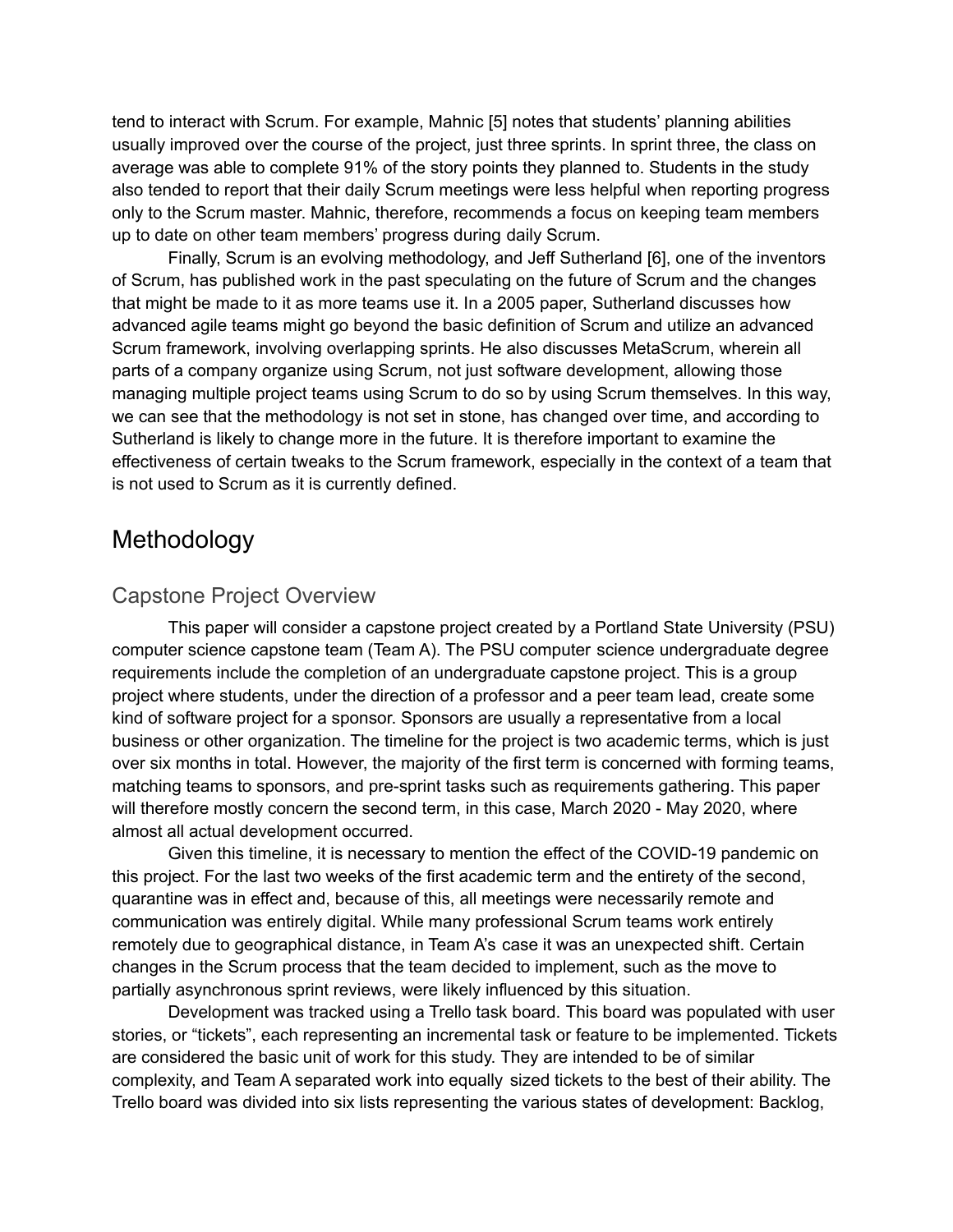Groomed, Sprint Backlog, In Progress, In Review, and Complete. Fig. 1. shows the relationship between these states.

Backlog is where tickets were placed upon initial creation. Tickets in this state didn't necessarily contain all their necessary details. For example, Backlog tickets often lacked specific acceptance criteria, which were the conditions a feature needed to satisfy in order to pass review and be completed. In team meetings, the highest priority Backlog tickets would be "groomed" - i.e. the team would decide on the details of the task that the ticket describes, and what it should look like when completed. Essentially, the Groomed list contained tickets ready to be assigned. These tickets could then, during sprint planning meetings, be moved to the Sprint Backlog, which was the list of tickets that the team planned to complete in the coming sprint. When a developer began working on a ticket, they would move it to In Progress. When the developer(s) working on a ticket thought the acceptance criteria were met, the ticket would be moved to In Review. The review process, in this case, consisted of approval by two team members as well as the team lead. If the team felt more work needed to be done or changes needed to be made, the ticket would be moved back to In Progress until it was ready for review again. If the team felt that the feature was implemented adequately and the acceptance criteria were fulfilled, the ticket was moved to Complete.





Fig. 1. Diagram of development states that tickets would move through during the project. Blue boxes represent states, arrows denote the transitions between states and are labeled with the reasons for those transitions.

In the next section, the dates on which tickets were moved from state to state will be examined in order to form a retrospective timeline for the project's development. The time tickets spent in the states In Progress, In Review, and Complete will be most relevant here because those are the states in which the ticket was in active development or review and thus provide the most insight into the efficacy of Team A's project management methodology.

### Process Modeling

In order to graphically display the variations on Scrum to be examined, the metamodeling system presented by Damiani et al. [7] will be used. In this model, a development process is defined as a set of phases, which are comprised of activities. Note that Damiani et al.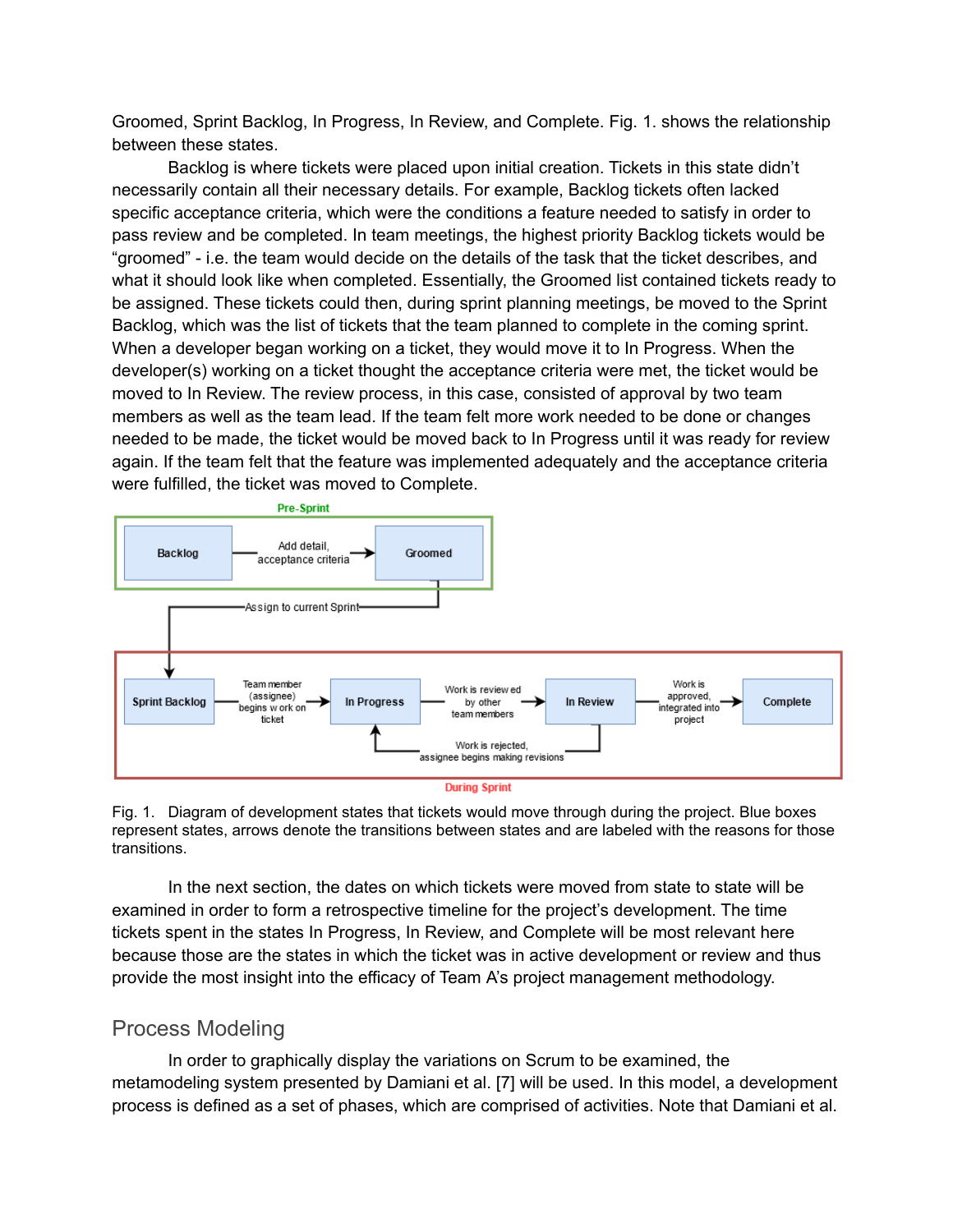do present their own model of Scrum in [7], it is different from the one presented in the next section, as their model is based on a version of Scrum presented in 1995, not based on the Schwaber and Sutherland [3] text used here.

# Data

### Models

Team A began the first term of their capstone project, in January 2020, with a baseline understanding of the Scrum framework as shown in Fig. 2. During the initial stages of the project, they negotiated a slightly modified version of this framework, Process 1, shown in Fig. 3. One change was the replacement of the traditional daily standup with a bi-weekly one. Baseline Scrum assumes a team that works full time on a project and ideally meets in the office every day. Even if a team isn't physically in the same space, much of the Scrum framework is written for a team that would get value out of daily, synchronous (which is to say, "in person", either physically or in a video conference) meetings.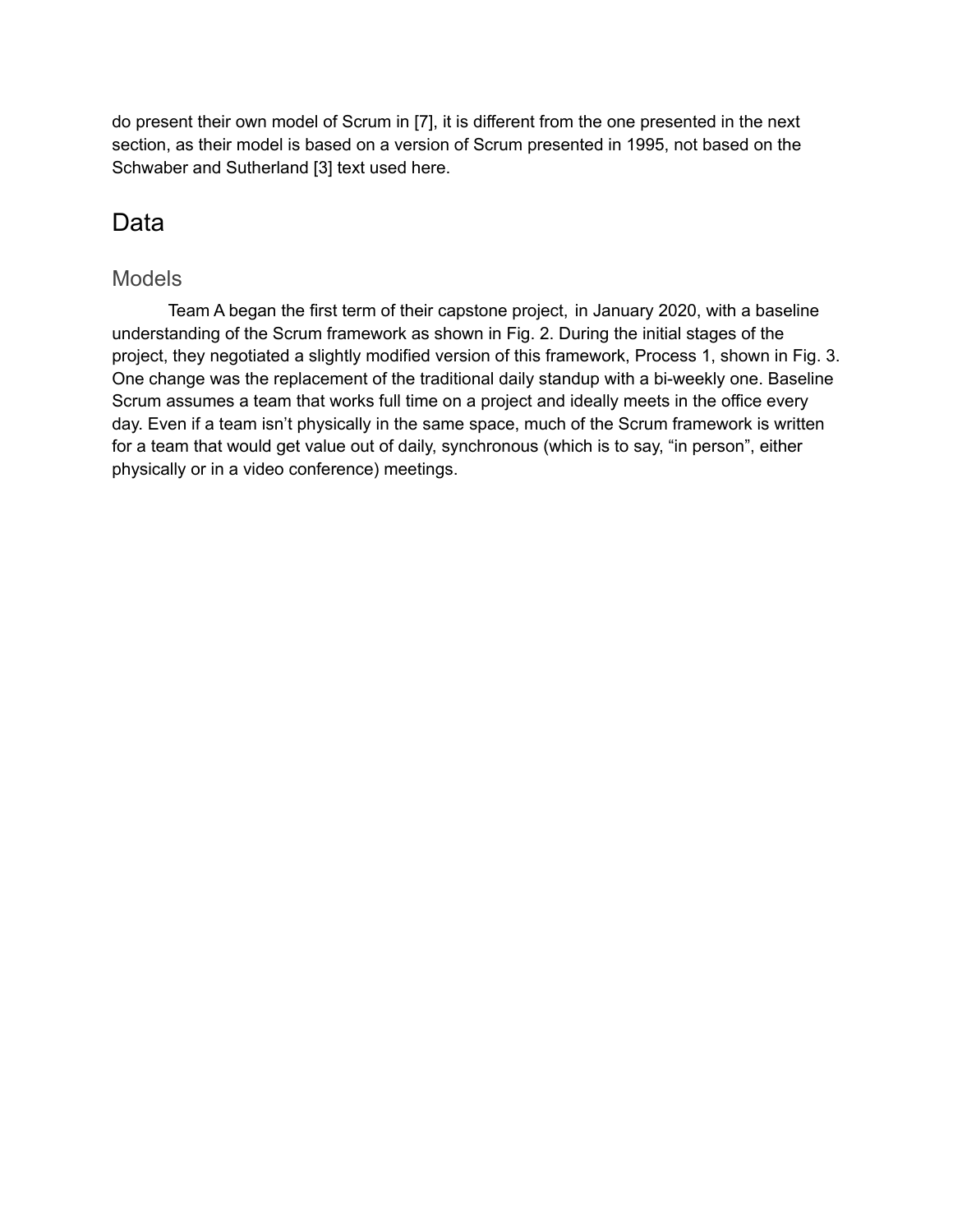

Fig. 2. Model of "baseline" Scrum, i.e. Scrum as described in *The Scrum Guide (2017)* [3]

This was not the situation for Team A, however. As college students, most team members were taking other classes in addition to the capstone class. Unlike a typical team of developers employed at the same company full time, Team A's schedules differed significantly from one another. Scheduled class meetings for the capstone class turned out to be the only time it was possible for the entire team to meet synchronously. Additionally, the team assumed that because they would be working on the project part-time, there would not be significant progress to report on a daily basis. Due to this and in the interest of keeping standup meetings synchronous, Team A first implemented biweekly status update meetings.

Team A also implemented weekly meetings with their sponsor, who acted as a stakeholder for the project. Weekly stakeholder meetings are not typical in Scrum teams. This was thought to be helpful due to the team's inexperience, however, and was something the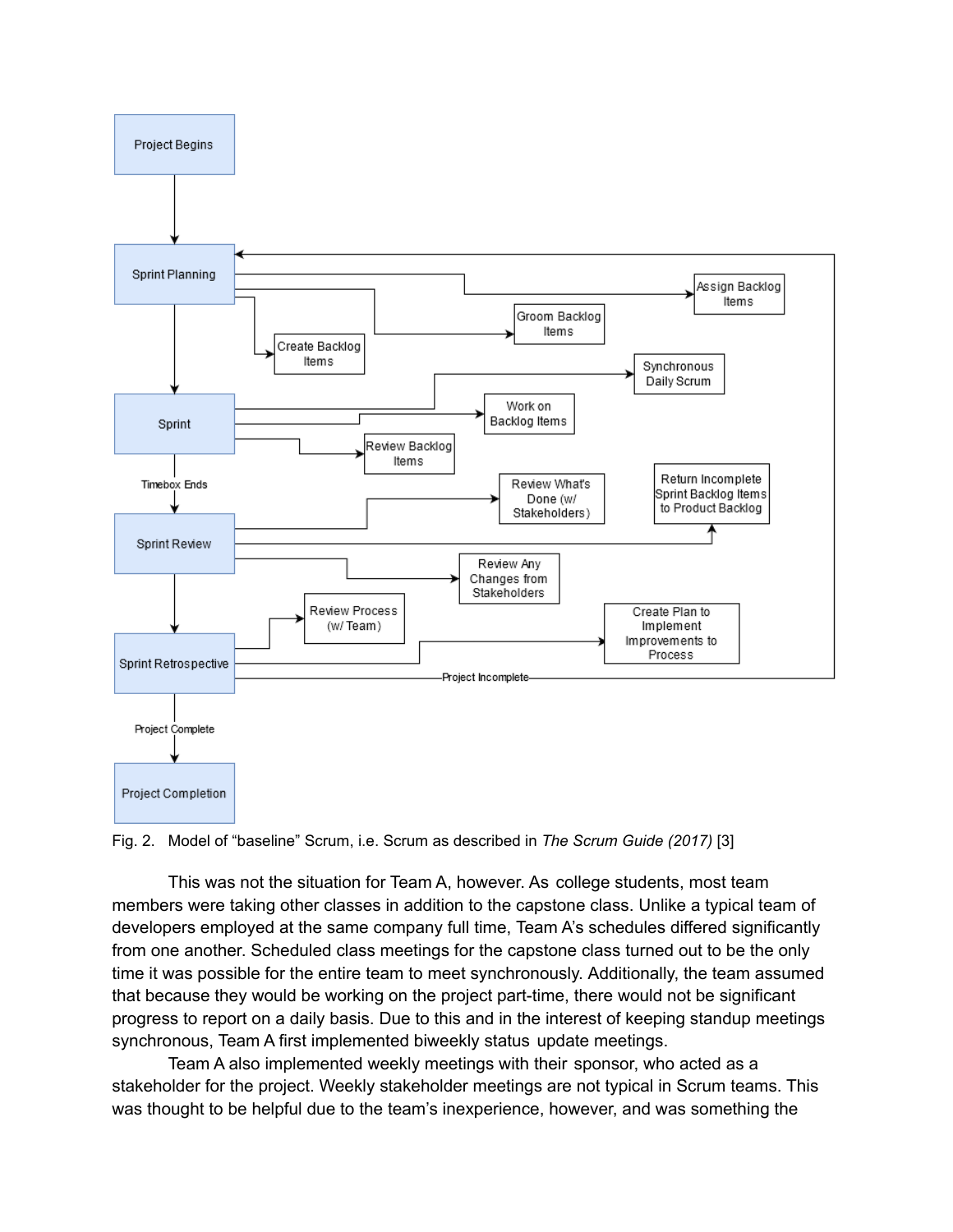sponsor and team were both interested in. Along with this, demos of the team's current progress were planned for every sprint review. This was to ensure the project was progressing in the way the sponsor expected. These demos were also something that the sponsor and team explicitly expressed interest in prior to the beginning of development.



Fig. 3. First version of Scrum used by Team A, Process 1 (from approx. Jan 2020 - March 2020). Changes from Fig. 2. highlighted in red.

On April 14th, 2020, directly after the end of Sprint 1, Team A had a retrospective meeting about the previous sprint and discussed possible changes to their process. The final process, Process 2, that came out of this meeting can be seen in Fig. 4. The team noted a slow code review process and a lack of communication, both with each other and the sponsor, during the first sprint as areas to improve on.

To improve team communication and aid in review speed, Team A members decided to implement daily asynchronous standups over Slack instead of biweekly synchronous meetings.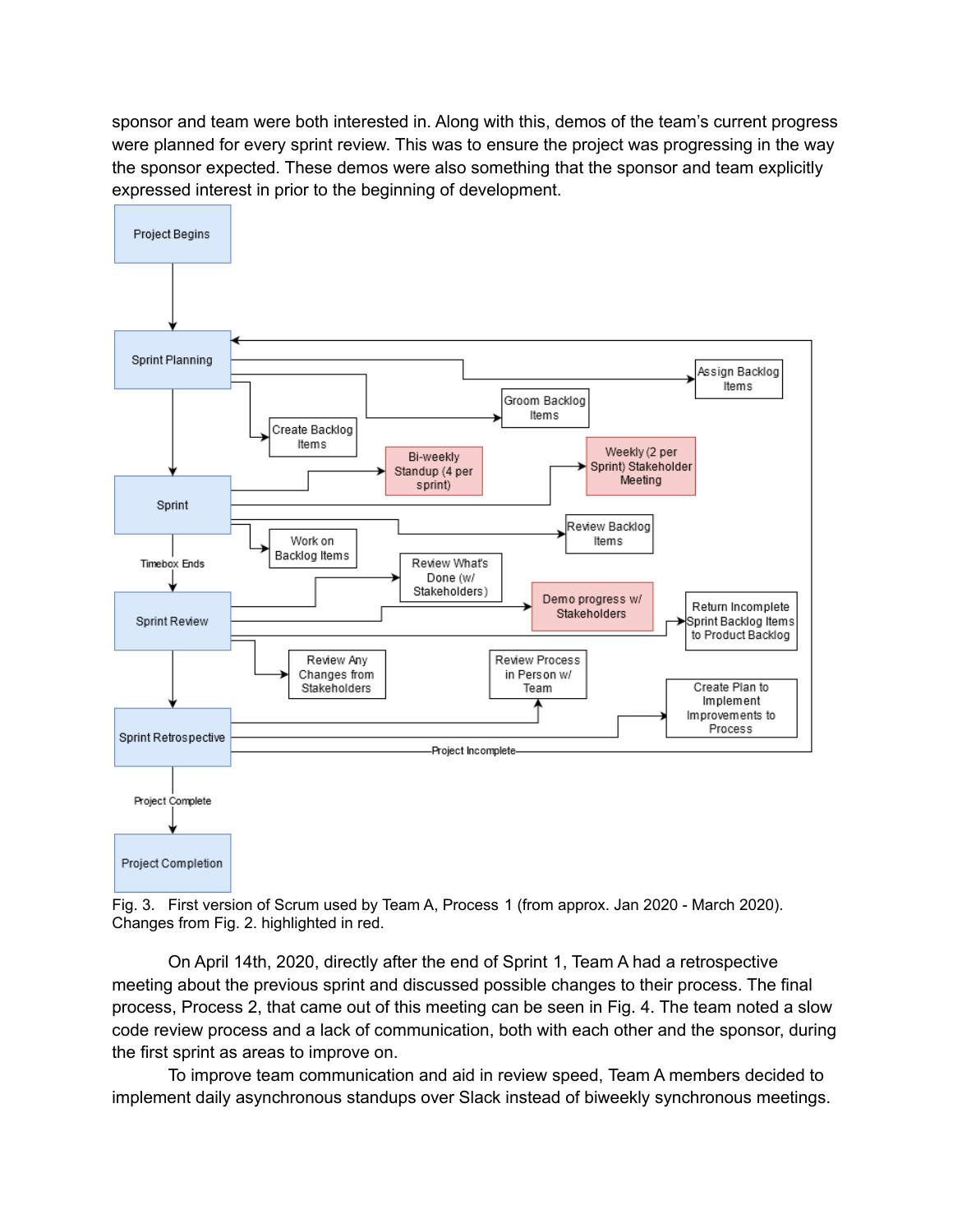This was in order to foster a greater awareness of other team members' progress, as well as encourage people to reach out sooner for help from other team members or guidance from the team lead. With regards to review speed, team members were to mention in their daily standup message when they had code that needed to be reviewed, ensuring awareness of that fact. Making these status updates asynchronous, i.e. everyone was free to post their update at any time during the weekday, avoided the scheduling burden of meeting daily for standups.

Another meeting that was made asynchronous during this time was the sprint review. During the first sprint, a synchronous review meeting was held and this was found to have a few issues. Firstly, the sprint review was sharing the same timeslot as that week's stakeholder meeting and demo. This meant the two ceremonies were competing for time, making both less effective. To alleviate this, Team A decided to have asynchronous sprint reviews where team members could reply to a slack thread with their feedback about the previous sprint at their leisure during the day when the synchronous meeting would have been held.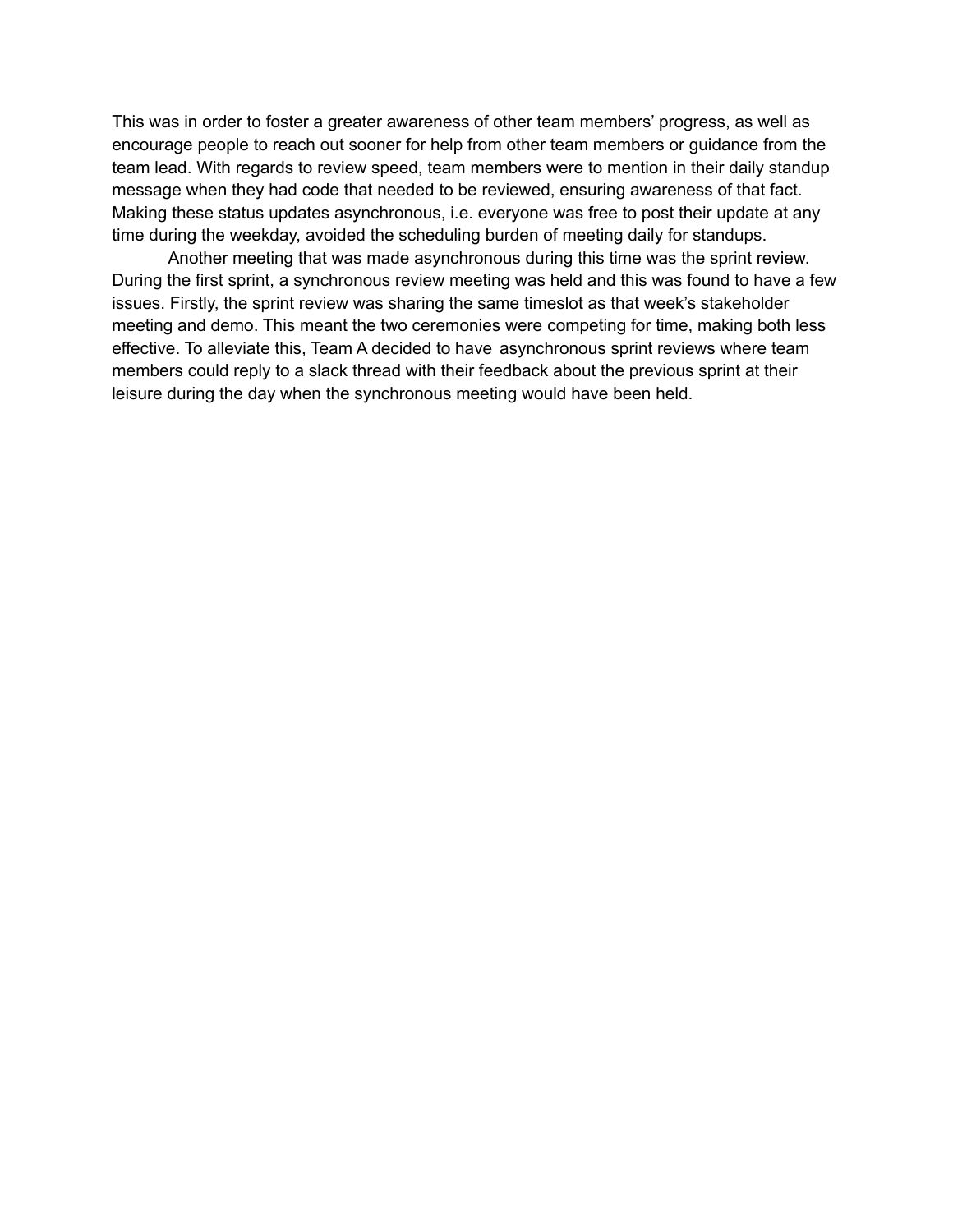

Fig. 4. Final project management methodology, Process 2, used by Team A (from approx. Apr 2020 - Jun 2020). Changes from Fig. 2. highlighted in red.

### Ticket Statistics

Fig. 5 shows the average time a ticket spent in the In Review state based on the sprint it first entered review. This is an important statistic as long review times were something the team specifically cited as a reason for making process changes.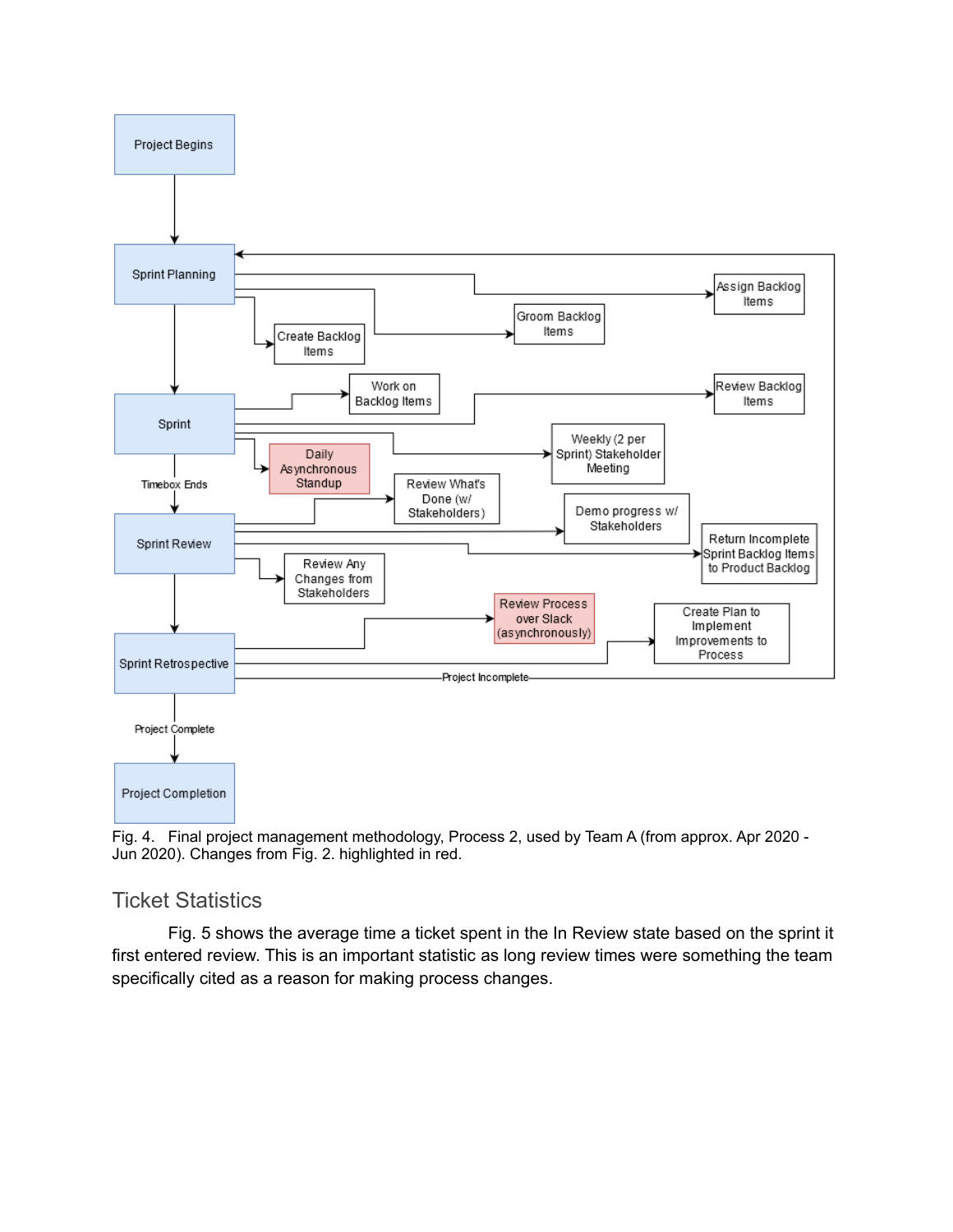### Average Review Time by Sprint



Sprint Ticket Entered Review

Fig. 5. Average ticket review time by sprint that the ticket was put into review for the final time before being approved. Blue (Sprint 1) denotes Team A using Process 1. Orange (Sprints 2 - 5) denotes Team A using Process 2.

Fig. 6. shows the number of tickets completed, which here means moved to the Complete state, in each sprint. All sprints to 2 weeks. It is also notable that the final presentation for the capstone class fell on June 4th, 2020, within the second week of Sprint 5.

The average tickets completed per sprint (velocities) achieved using each Process are shown in Table I. Due to the special nature of Sprint 5, a few different considerations are made for it.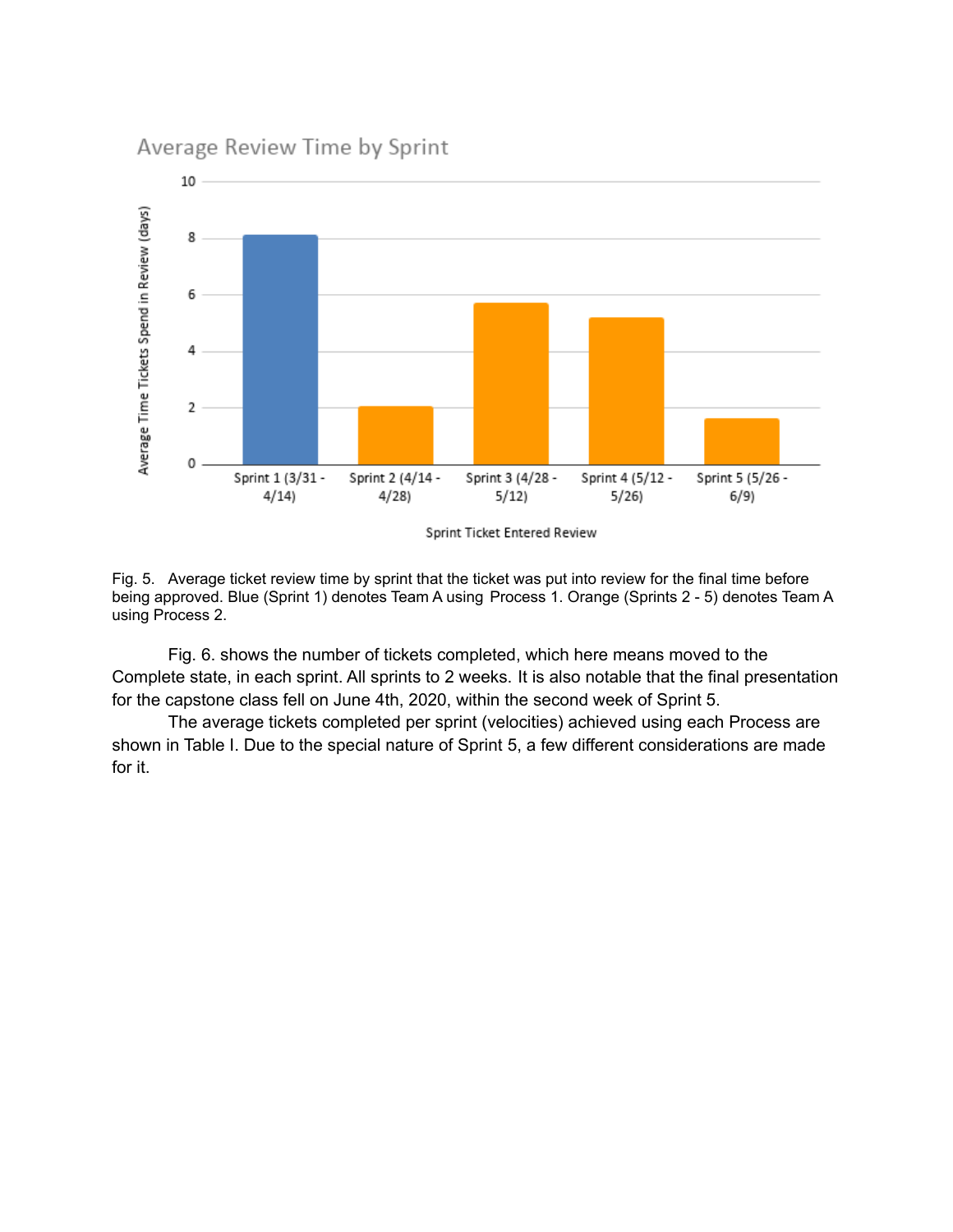

Fig. 6. The number of tickets completed in each sprint. Blue (sprint 1) denotes Team A using the process shown in Fig. 3. Orange (sprints 2, 3, 4, and 5) denotes Team A using the process shown in Fig. 4.

| <b>Process</b>       | <b>Velocity</b>                                                                   |               |
|----------------------|-----------------------------------------------------------------------------------|---------------|
| Process 1            | 12                                                                                |               |
| Process <sub>2</sub> | <b>Including Sprint</b><br>5 as a whole<br>Sprint<br><b>Excluding Sprint</b><br>5 | 9.50<br>11.33 |
|                      | <b>Including Sprint</b><br>5 as one week<br>(half a sprint)                       | 10.86         |

Table I Velocity by Process

## Number of Tickets Completed by Sprint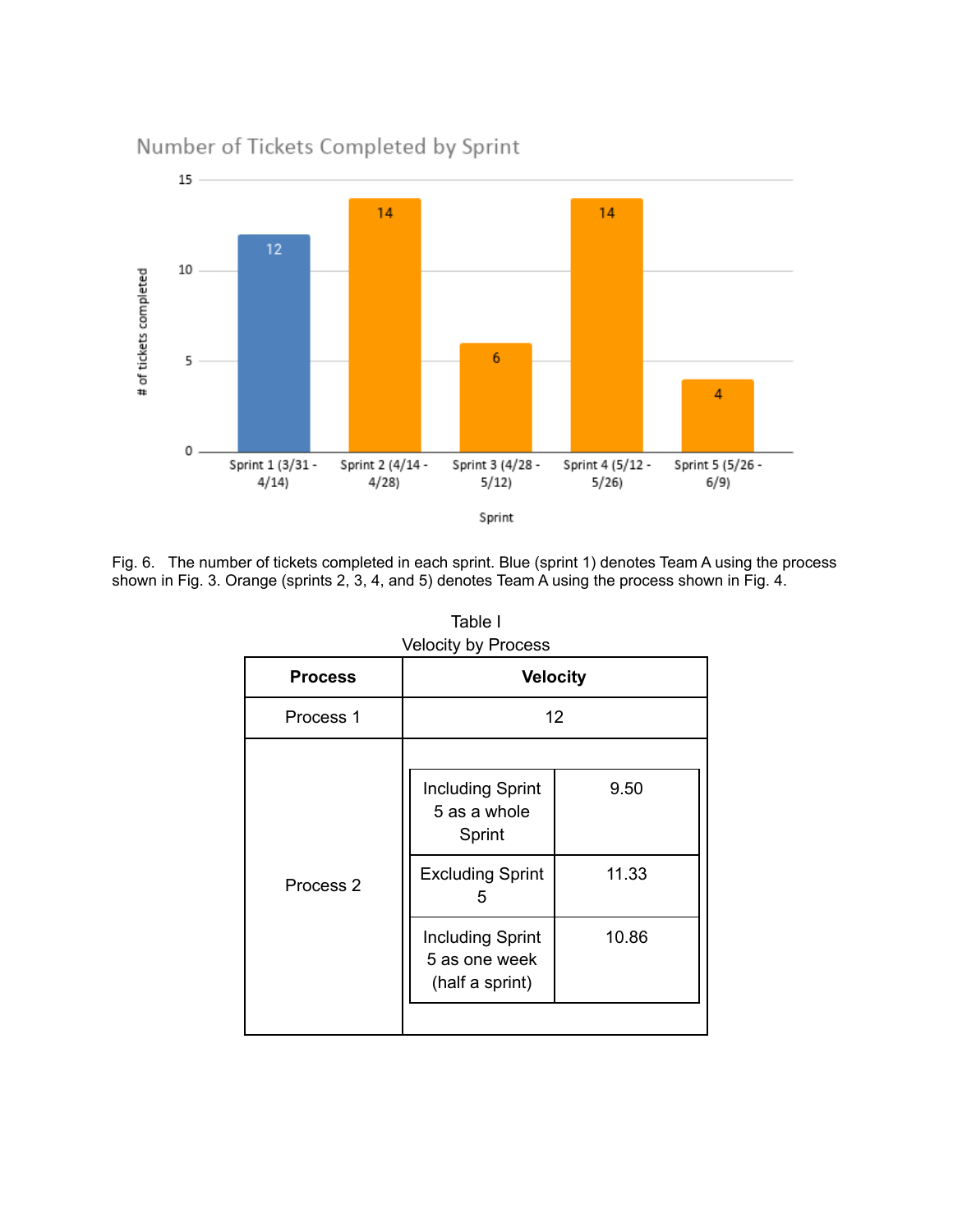### **Discussion**

Taken as an average, the data for Process 2 shows similar and slightly decreased productivity compared to Process 1. This would tend to suggest the changes made from Process 1 were detrimental to Team A's productivity and efficiency overall. There are some anomalous things to consider, however, such as how different Sprint 3's velocity is from the surrounding sprints. Sprint 3 had a velocity of only 6 compared to Sprints 2 and 4's 14. Unlike Sprint 5, which had a similarly low velocity, Sprint 3 was not cut short by any outside deadlines. This sprint did cover the typical spring midterm exam period, April 27th - May 8th. However, comments collected from Team A members after the project indicate that most team members were not taking other courses with significant workloads around this time. A more likely cause of the low velocity is a critical and unexpected bug in the project the team was attempting to fix around this time. Work on this bug took place from approximately May 5th - May 21st, which roughly coincides with Sprint 3. Many team members were devoting their time to this one issue and this may have impacted the total amount of tickets that could be completed. This is supported by the fact that most of the tickets that were completed in Sprint 3 were assigned to team members not assigned to the bug ticket.

Sprints 2 and 4 might therefore provide a better picture of the effects of Process 2, as they weren't impeded by another variable. The fact that the velocity of these two sprints was slightly higher than Sprint 1's velocity suggests a benefit to changes made in Process 2. The fact that Sprints 2 and 4 had identical velocities is also promising in that case, suggesting that Process 2 facilitates consistent efficiency.

Another theory is that the velocity of Sprint 3 being so drastically affected by the appearance of an unexpectedly time-consuming ticket suggests an inflexibility in some part of Process 2. This would be detrimental to any potential agile process as one of the founding philosophies of agile, and indeed the reason many teams choose it, is how it facilitates adapting to changing conditions. Ultimately, there isn't enough data to make any generalizations.

Additionally, average review time trends downwards as the project went on. This means that Process 2 correlates with decreased review time. Again, more frequent communication in the form of asynchronous daily standups may have lead to increased awareness of what tickets were in review and encouraged more prompt reviews by team members.

The changes from Process 1 to Process 2 and indeed between Process 2 and baseline scrum have to do with asynchronicity. Any correlations that exist between Process 2 and increased velocity or decreased review time, therefore, may point towards the benefits of asynchronous work practices, at least in capstone teams or inexperienced scrum teams. It would follow, for example, that teams like Team A who are unable to meet physically or even synchronously on a daily basis might benefit from daily communication regardless. Team A members were not all working on their capstone project every day of the week, but checking in daily may have improved productivity regardless.

In addition, if asynchronous sprint reviews improved productivity this could be due to a variety of things, and likely a combination of factors. As mentioned previously, the move to asynchronous reviews prioritized stakeholder meetings and allowed more time for real-time discussion with sponsors. This may have contributed to both Team A's work (feedback from sponsors allowing work efforts to be better directed) and morale (positive reinforcement from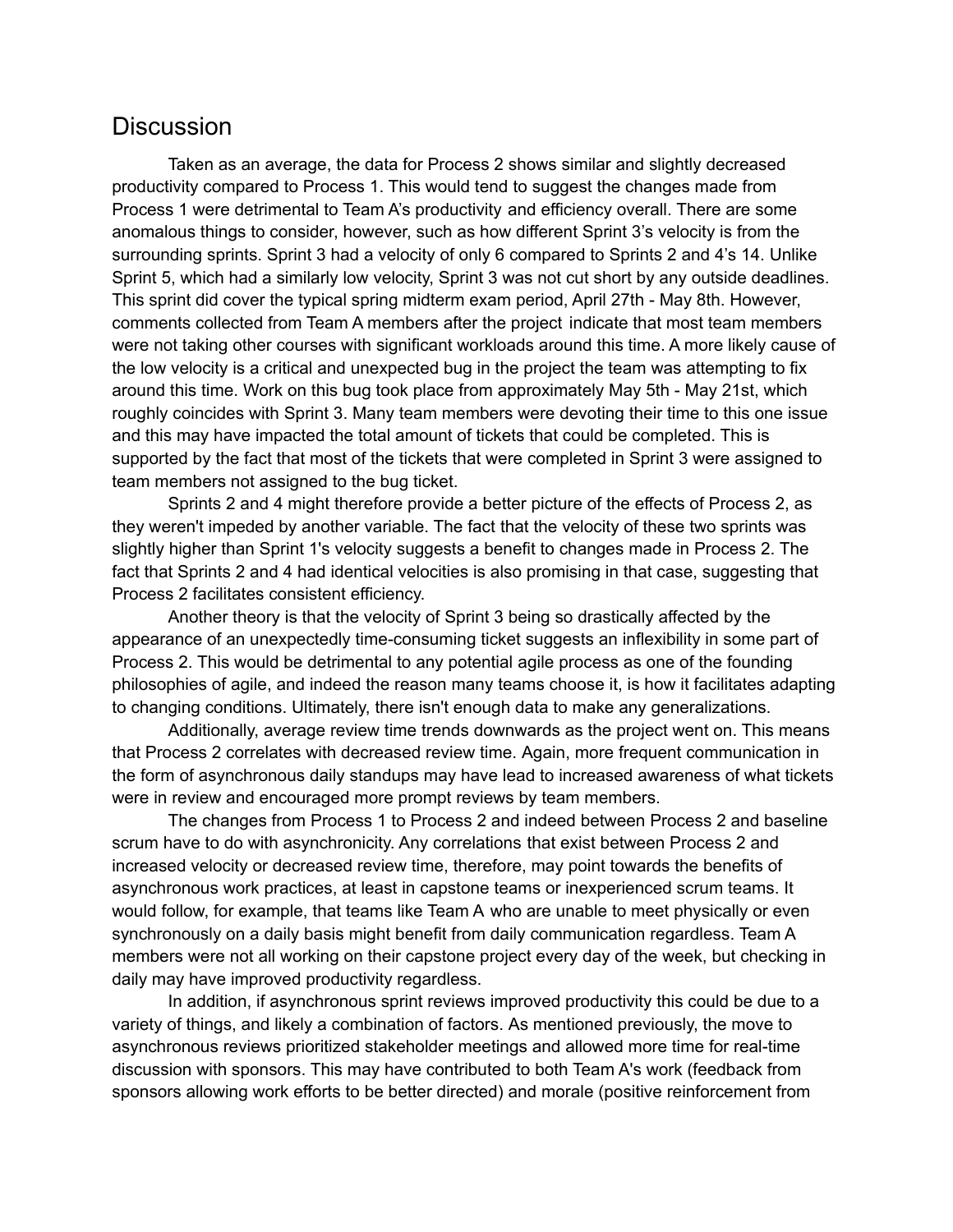sponsors improving excitement about the project). There is also the fact that an asynchronous sprint review allows team members more potential time to reflect on the previous sprint and may have led to more thorough or insightful feedback because of this.

Finally, it must be noted that all observations about the efficacy of one process over another must be considered in addition to the rest of the project context. Team A was a team of students using agile for the first time and, in the case of some team members, weren't used to working on a project of this scale in a team. At least some of the differences between sprints could be due to the team simply becoming more comfortable with the work and each other over time. Because of the relatively short duration of the project, it's hard to separate the impact of process changes from the impact of practice.

# **Conclusion**

In conclusion, the data collected from Team A suggests a possible correlation between the frequency of meetings and overall productivity (i.e. higher velocity and lower review times). The data also seems to support previous research that suggests capstone teams improve in terms of productivity over time.

The scope of this study is relatively limited and there is a lot of future research that could be done on the topic of project management in capstone teams. For example, this study examined only one team. Future studies could compare productivity between teams using the same project management processes but developing different projects to examine the efficacy of that process across different workloads. It could also be interesting to see how projects with a longer timeline are affected by mid-project process changes, or if there is any difference between physical, in person meetings and virtual ones in terms of velocity. Overall, there is a lot more to learn from capstone teams about how inexperienced scrum users interact with the system for the first time, as well as how well scrum works for teams that don't have a standard full-time schedule.

# References

- [1] Lei, Howard, et al. "A Statistical Analysis of the Effects of Scrum and Kanban on Software Development Projects." *Robotics and Computer-Integrated Manufacturing*, vol. 43, Feb. 2017, pp. 59–67. *ScienceDirect*, doi:[10.1016/j.rcim.2015.12.001](https://doi.org/10.1016/j.rcim.2015.12.001).
- [2] Larman, Craig; Basili, Victor R. (June 2003). "Iterative and Incremental Development: A Brief History". *IEEE Computer*. 36 (3): 47–56. [doi:](https://en.wikipedia.org/wiki/Doi_(identifier))[10.1109/MC.2003.1204375](https://doi.org/10.1109%2FMC.2003.1204375). [S2CID](https://en.wikipedia.org/wiki/S2CID_(identifier)) [9240477](https://api.semanticscholar.org/CorpusID:9240477)
- [3] Schwaber, Ken, and Jeff Sutherland. The Scrum Guide. Scrum Guides, scrumguides.org/docs/scrumguide/v2017/2017-Scrum-Guide-US.pdf.
- [4] Cristal, Maurício, et al. "Usage of SCRUM Practices within a Global Company." *2008 IEEE International Conference on Global Software Engineering*, 2008, pp. 222–26. *IEEE Xplore*, doi:[10.1109/ICGSE.2008.34.](https://doi.org/10.1109/ICGSE.2008.34)